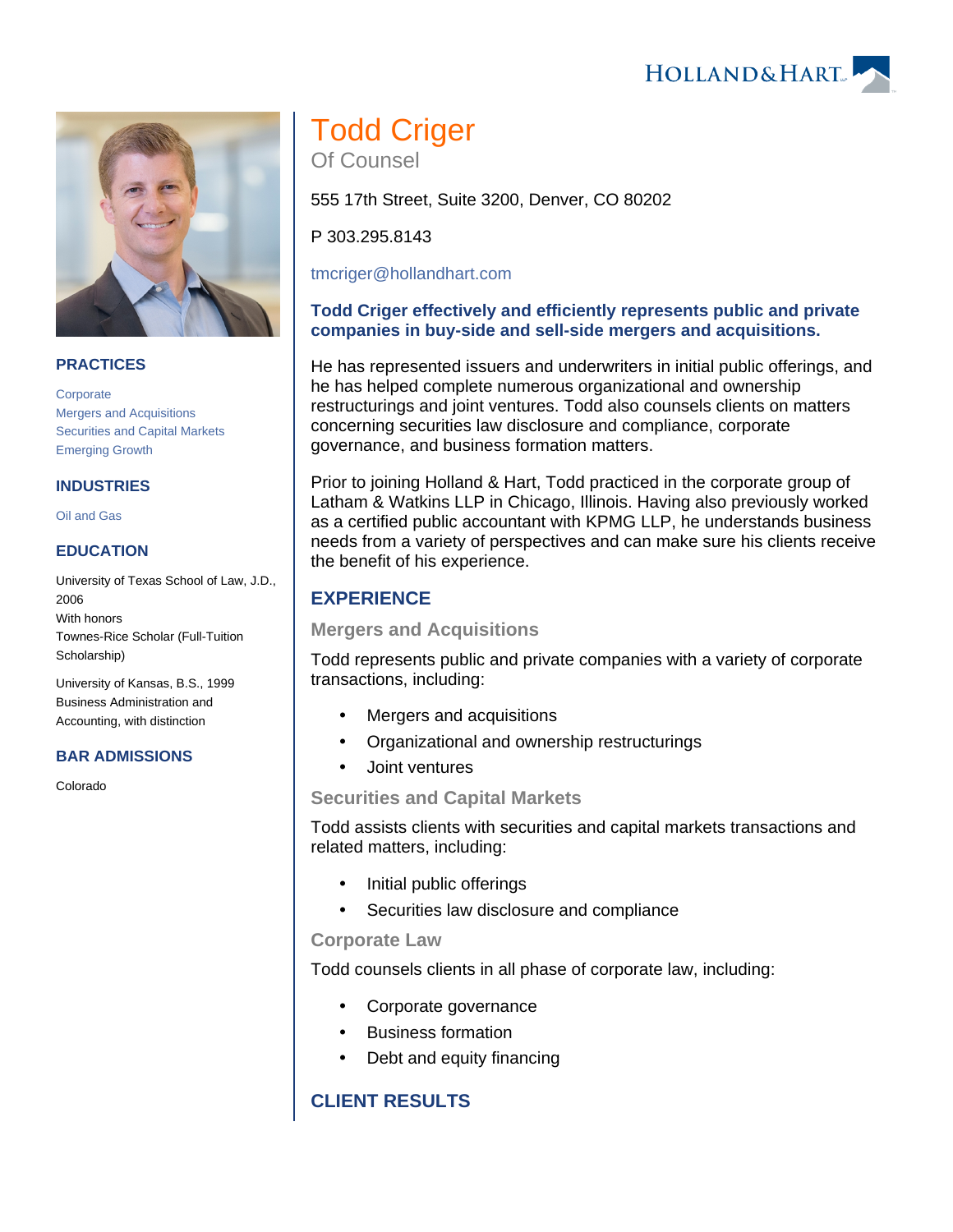

#### **Mergers and Acquisitions Transactions**

Represented the Special Committee of Genentech, Inc.'s Board of Directors in a \$46.8 billion take-private tender offer acquisition by Roche Holdings, Inc.

Represented Nicor Inc. in a \$3.1 billion merger with AGL Resources Inc.

Represented WPX Energy, Inc. in the sale of its subsidiary, WPX Rocky Mountain LLC, to Terra Energy Partners LLC for \$910 million

Represented GTCR Golder Rauner, LLC in an \$828 million tender offer acquisition of Protection One, Inc.

Represented RagingWire Data Centers, Inc. in an equity rollover and \$350 million merger with a subsidiary of NTT Communications Corporation

Represented Golden Minerals Company in a \$350 million stock and cash "merger of equals" with ECU Silver Mining Inc.

Represented UMB Financial Corporation in a \$180 million stock and cash merger with Marquette Financial Companies

Represented Petroleum Development Corporation (dba PDC Energy) in a \$174 million sale of Permian Basin oil and gas properties to COG Operating LLC

Represented Westmoreland Coal Company in its acquisition of the San Juan Mine from BHP Billiton New Mexico Coal, Inc.

Represented ProPay, Inc. in a merger with a subsidiary of Total System Services, Inc.

Represented Absolute Security Incorporated in the sale of its security alarm system business to a subsidiary of Tyco International Ltd.

Represented American Covers, Inc. dba Handstands in an equity rollover and merger with a subsidiary of Trivest Partners V, L.P.

Represented Quantum Loyalty Solutions, Inc. and Mightyticket.com, Inc. in the sale of their businesses to Fandango Loyalty Systems, LLC

Represented IQNavigator, Inc. in the acquisition of a vendor management software platform business from Volt Information Sciences, Inc. and certain of its subsidiaries

Represented The Cable Connection in the sale of its business to Nationwide Industries, Inc.

**Capital Markets Transactions**

Represented Hyatt Hotels Corporation in connection with its \$1.1 billion initial public offering

Represented ArthroCare Corporation in connection with a \$75 million PIPE